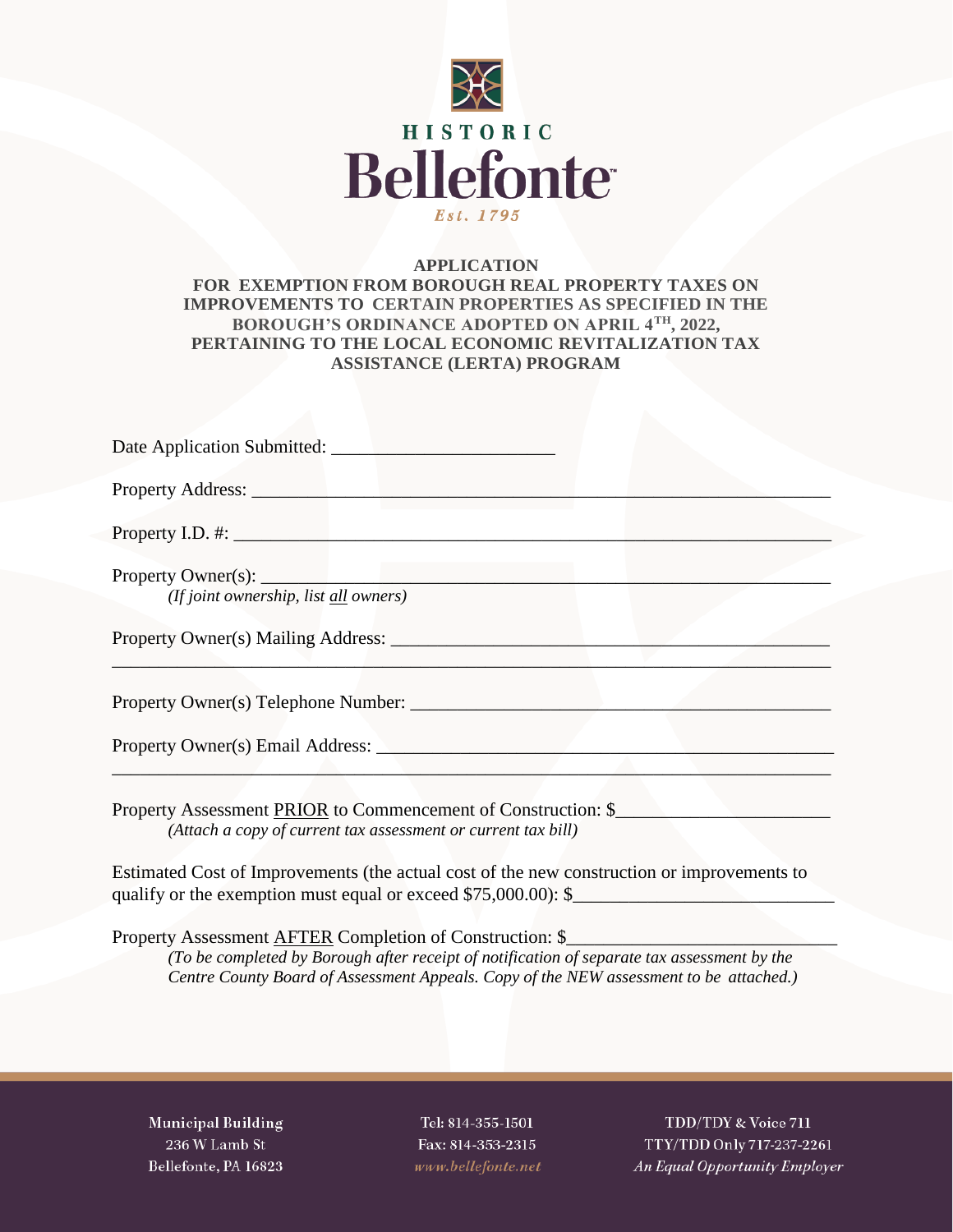I/We, the undersigned owner(s) of the real property identified above, apply for the tax exemption available under the program established by the Borough pursuant to the Pennsylvania Local Economic Revitalization Tax Assistance Act (LERTA), 72 P.S. §4722, et seq. and Improvement of Deteriorating Real Property or Areas Tax Exemption Act, 72 P.S. §4711, et seq. ("LERTA Program") as set forth in Ordinance number 04042022-01, entitled "Local Economic Revitalization Tax Assistance", for the assessed value of the eligible improvements described in the ordinance from any additional assessment (assessed value) for Borough real property taxes that may result from such eligible improvements.

I/We understand that such exemption shall be valid only upon completion of all such eligible improvements and completion of all required applications and approvals for a period not to exceed ten (10) years in accordance with the terms and conditions set forth in the LERTA Ordinance.

I/We are the legal owner(s) of the property identified above and individually and jointly certify to the Borough that:

1. I/We apply in good faith in accordance with the terms and conditions set forth in the LERTA Ordinance and understand that all sections of the adopted LERTA ordinance apply to this application, if approved, throughout the life of the program. If at any time the terms and conditions of the LERTA ordinance are not met, the property will be removed from the program and any tax exemptions will cease.

### 2. I/We understand that it is our responsibility and obligation to abide by all rules established by the LERTA ordinance.

3. All listed improvements must be completed and a reassessment must take place before any exemption will be granted. The exemption will begin in the tax year that follows the completion of the improvement.

4. All eligible improvement costs must be verified by a PA registered design professional, at the expense of the applicant, in accordance with the LERTA ordinance.

5. All necessary and proper permits, licenses and certificates have been or will be obtained from, and all fees for such permits and certificates have been or will be paid in full to, the Borough prior to commencement of construction of such improvements.

- 6. All taxes and utility charges against the property are current and will be kept current over the length of the LERTA program.
- 7. Interim bills are NOT a part of the LERTA program.

8. I/We understand that any exemption granted pursuant to the LERTA Ordinance shall be revoked by the Borough and is automatically forfeited by me/us and/or any subsequent owner(s) of the property upon the occurrence of  $AN\check{Y}$  of the following: (a) the failure to pay in full any non-exempt real estate taxes by the last day of the time period to pay such taxes in the penalty period; (b) the failure to pay when due any amount due and owing to the Borough; (c) the failure to obtain and pay in full all fees for all necessary and proper permits and certificates prior to commencement of construction of the improvements to the property; (d) the failure to comply with the minimum standards established by all applicable laws, ordinances, codes, rules and regulations; and (e) the failure to comply with the provisions of the LERTA Ordinance.

9. l/We have read, understand and agree to be legally bound by all of the provisions set forth in the LERTA Ordinance.

10. 1/We verify that all information contained in the application are true and correct to the best of the undersigned 's personal knowledge or information and belief, and made subject to the penalties of 18 Pa.C.S. Section 904 relating to unsworn falsification to authorities.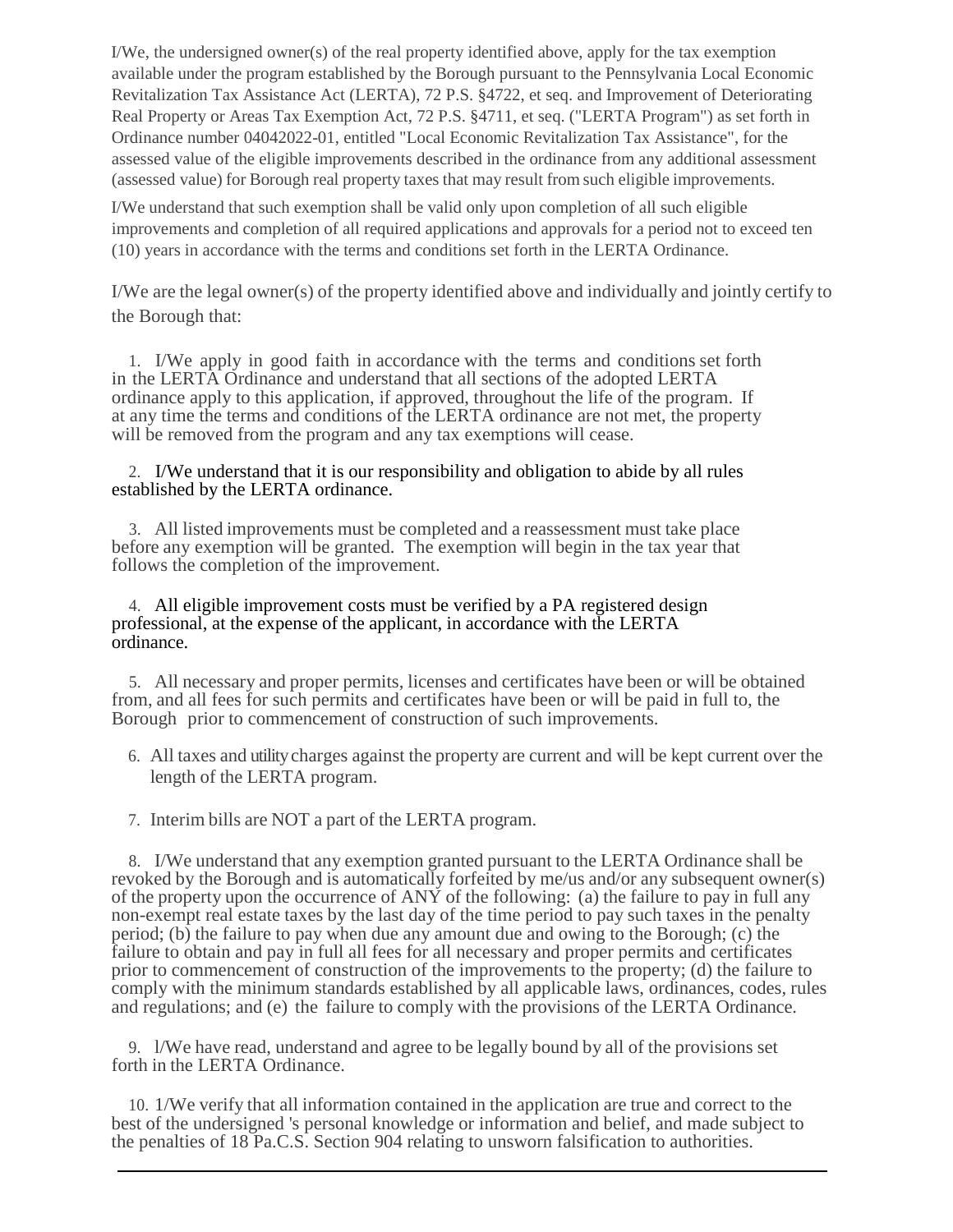INDIVIDUAL OWNER(S):

| (SEAL)                                                                                                                                                                                                                         | $\underbrace{\hspace{2.5cm}}$ (SEAL)                                                                                                                                                                                          |
|--------------------------------------------------------------------------------------------------------------------------------------------------------------------------------------------------------------------------------|-------------------------------------------------------------------------------------------------------------------------------------------------------------------------------------------------------------------------------|
| Owner (signature)                                                                                                                                                                                                              | Owner (signature)                                                                                                                                                                                                             |
|                                                                                                                                                                                                                                |                                                                                                                                                                                                                               |
|                                                                                                                                                                                                                                |                                                                                                                                                                                                                               |
| CORPORTATE OR OTHER ENTITY OWNER(S):                                                                                                                                                                                           |                                                                                                                                                                                                                               |
| Corporate / Trust/ Etc. Name                                                                                                                                                                                                   |                                                                                                                                                                                                                               |
|                                                                                                                                                                                                                                | (SEAL) (SEAL) (SEAL)                                                                                                                                                                                                          |
| <b>Authorized Representative (signature)</b>                                                                                                                                                                                   | Authorized Representative (signature)                                                                                                                                                                                         |
|                                                                                                                                                                                                                                |                                                                                                                                                                                                                               |
|                                                                                                                                                                                                                                | Date: Date: Date: Details and Date: Details and Date: Date: Details and Date: Details and Date: Date: Details and Date: Details and Date: Details and Date: Details and Date: Details and Date: Details and Date: Details and |
| <b>BOROUGH AUTHORIZATION:</b>                                                                                                                                                                                                  |                                                                                                                                                                                                                               |
| Authorized Borough Representative                                                                                                                                                                                              |                                                                                                                                                                                                                               |
| Print Name: Name and Second Second Second Second Second Second Second Second Second Second Second Second Second Second Second Second Second Second Second Second Second Second Second Second Second Second Second Second Secon | Date:                                                                                                                                                                                                                         |
|                                                                                                                                                                                                                                | PROCEDURAL GUIDELINES FOR LERTA DISTRICT APPLICATION                                                                                                                                                                          |
| The following application procedure has been adopted:                                                                                                                                                                          |                                                                                                                                                                                                                               |
| $\mathbf{I}$ .<br>Borough Manager.                                                                                                                                                                                             | Submit application to Bellefonte Borough, 236 West Lamb Street, Bellefonte, PA 16823, c/o                                                                                                                                     |

- II. Obtain Certification from the Borough that the property and the improvement under consideration is eligible for LERTA tax abatement.
- III. Send a copy of the application to:
	- o Centre County Tax Assessment office, 420 Holmes Street, Bellefonte, PA, 16823.
	- o Bellefonte Area School District LERTA District Program, c/o Ken Bean, North Allegheny Street, Bellefonte, PA 16823

| Received:                      |       |  |
|--------------------------------|-------|--|
| Date:                          | Time: |  |
| <b>Borough Staff Initials:</b> |       |  |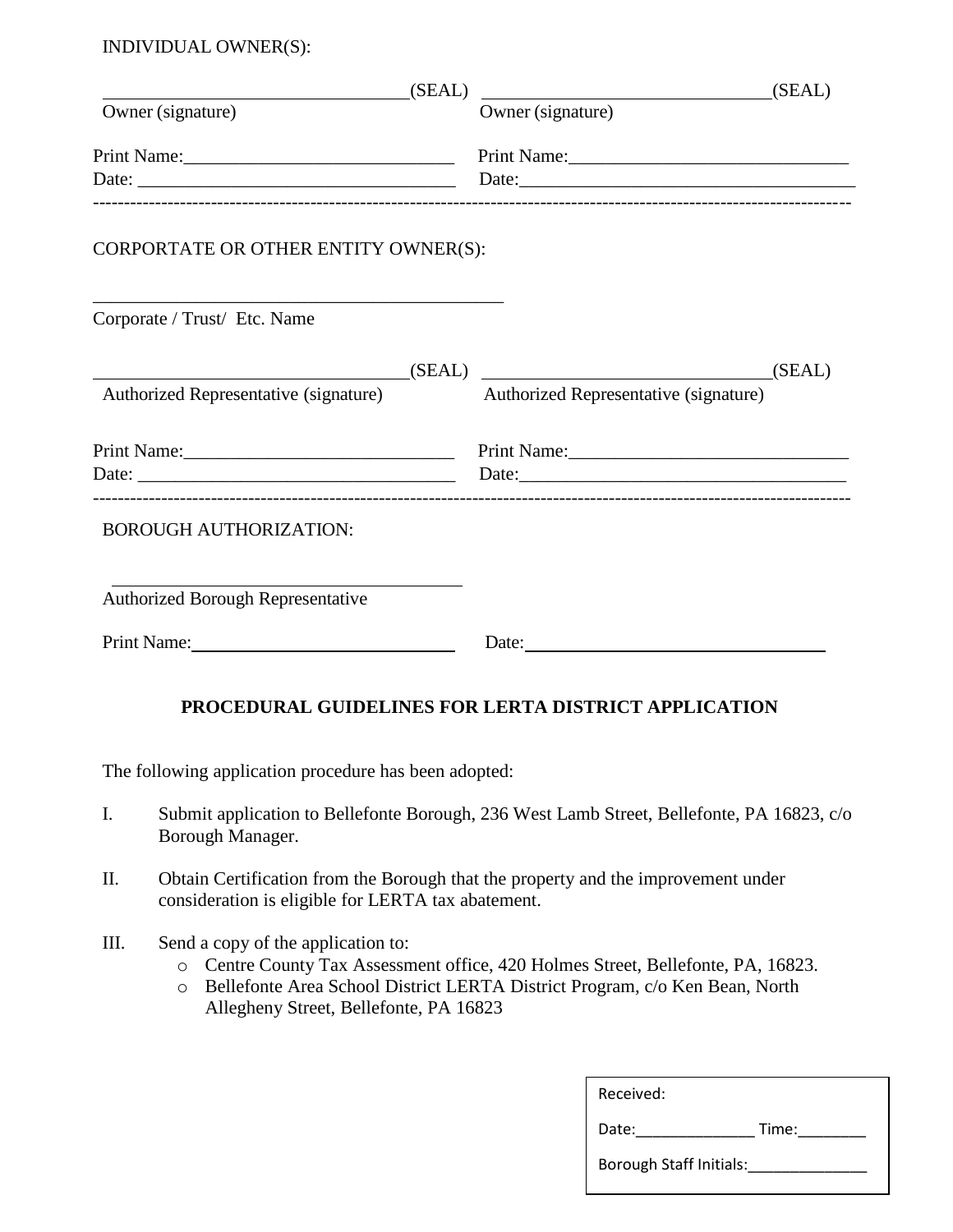# LOCAL ECONOMIC REVITALIZATION TAX ASSISTANCE (LERTA) ORDINANCE

# **ORDINANCE No. 04042022-01**

# **AN ORDINANCE OF THE BOROUGH OF BELLEFONTE, CENTRE COUNTY, PENNSYLVANIA PROVIDING FOR TAX EXEMPTION FOR IMPROVEMENTS TO CERTAIN PROPERTY LOCATED WITHIN THE BOROUGH OF BELLEFONTE PURSUANT TO PENNSYLVANIA ACT 76 OF 1977, and PENNSYLVANIA ACT 34 of 1971; DEFINING THE LERTA DESIGNATED AREA; PROVIDING FOR AN EXEMPTION PERIOD; AND PROVIDING A PROCEDURE FOR SECURING AN EXEMPTION.**

WHEREAS, on December 1, 1977, the General Assembly of Pennsylvania passed act 76 of 1977, known as the Local Economic Revitalization Tax Assistance Act of 1971 (72 P.S. §§4722, et seq.) (LERTA) authorizing local taxing authorities to provide for exemption from taxes for certain deteriorated commercial, industrial or other business property; and

WHEREAS, on August 5, 1971, the General Assembly of Pennsylvania passed Act 34 of 1971  $(72 \text{ P.S. } \frac{884711 - 101 - 4711 - 305}{}$  known as the Improvement of Deteriorating Real Property of Areas Tax Exemption Act, which authorized local taxing authorities to provide tax abatements for certain deteriorated residential property; and

WHEREAS, there are deteriorated commercial, industrial, mixed-use, qualifying residential or other business buildings located within the Borough of Bellefonte; and

WHEREAS, the Council of the Borough of Bellefonte, in accordance with said Act, held a public hearing on January 18, 2022, to determine the boundaries of the designated area; and

NOW, THEREFORE, be it ordained by the Council of the Borough of Bellefonte, Pennsylvania, and it is hereby ordained by the authority of the same as follows:

#### **SECTION 1. DEFINITIONS.**

As used in this ordinance, the following words and phrases shall have the meaning set forth below:

- A. "LERTA Designated Area" refers to the boundaries of the Borough of Bellefonte.
- B. "Non-Residential" means any industrial, commercial, non-residential use building, or other business property located in the LERTA Designated Area.
- C. "Residential" as hereinafter defined, means mixed-use ( commercial and residential buildings); apartment houses with three or more units; condominium buildings with four or more units.
- D. "Improvement" means repair, construction, or reconstruction, including alterations and additions, having the effect of rehabilitating a building with a minimum actual cost of the improvement being \$75,000, verified by a PA registered design professional. The purpose of the improvement is for the following: the building becomes habitable or attains higher standards of safety, health, economic use, or amenity; it is adaptively re-used; or is brought into compliance with laws, ordinances, or regulations governing such standards; or is new construction in the LERTA

1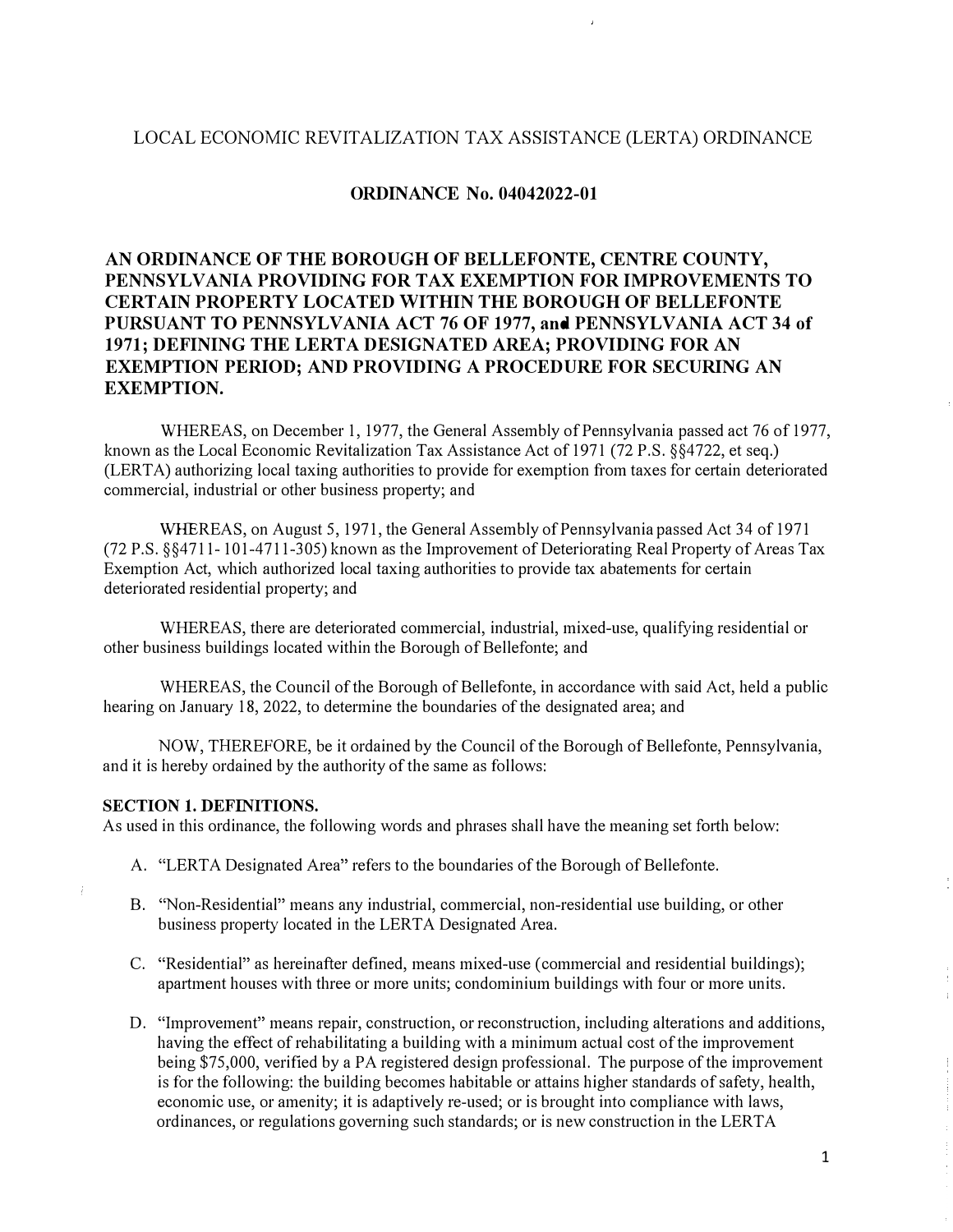### Designated Area.

#### SECTION II. LERTA DESIGNATED AREA/ELIGIBLE PROPERTIES.

The entire area within the boundaries of the Borough of Bellefonte is hereby designated as the LERTA area subject to exclusions. Properties/uses specifically excluded from the LERTA program are singlefamily, duplexes, Short-term rental units, and Bed and Breakfast establishments.

### **SECTION III. ALLOWABLE EXEMPTION.**

- a. The properties must be used or adaptively reused in compliance with current permitted uses and cannot be demolished.
- b. The actual cost of the new construction or improvements to a building to qualify for the exemption must be in excess of \$75,000 in order for the property to be eligible for the LERTA tax abatement.
- c. Ordinary upkeep and maintenance painting, roof replacement, landscaping, deteriorated materials replacement - shall not be deemed an improvement. If this work is included in a project, it shall not be counted toward meeting the minimum investment for program eligibility.
- d. In all cases, the exemption from taxes shall be limited to that portion of the additional assessment attributable to the improvement or new construction, as the case may be, and for which a separate assessment has been made by the County Board of Assessment. No tax exemption shall be granted if the property owner does not secure the necessary and proper permits prior to improving the property, including HARB Certificate of Appropriateness approval (if applicable), zoning, building codes, and borough council (if Applicable). No tax exemption shall be granted if the property, as completed, does not comply with the minimum standards of all applicable Bellefonte Borough Ordinances, Zoning, and Building Codes.
- Should there have been any reduction to the assessed value to the property within the two years  $e_{1}$ prior to the application date for exemption, the application shall be denied.
- The new assessment value will not be applied to the property until occupancy of the building is f. granted in accordance with applicable building codes or a fully signed and completed building permit copy is received.
- The exemption from taxes hereunder shall be forfeited by the applicant and/or any subsequent g. owner of the real estate for failure to pay nonexempt real estate taxes by their due date that may be paid without penalty. Upon receipt of notice of nonpayment of nonexempt real estate taxes, the Borough Manager shall direct the County Assessment Office, the School District Business Office and the Borough Finance Department to discontinue the exemption.
- h. In any case, after the effective date of this ordinance, where a property in the LERTA program property is damaged or destroyed, and where the assessed valuation of the property affected has been reduced as a result of said damage, the exemption from real property taxation authorized shall be limited to that portion of new assessment attributable to the actual cost of improvements or construction that is in excess of the original assessment that existed prior to damage.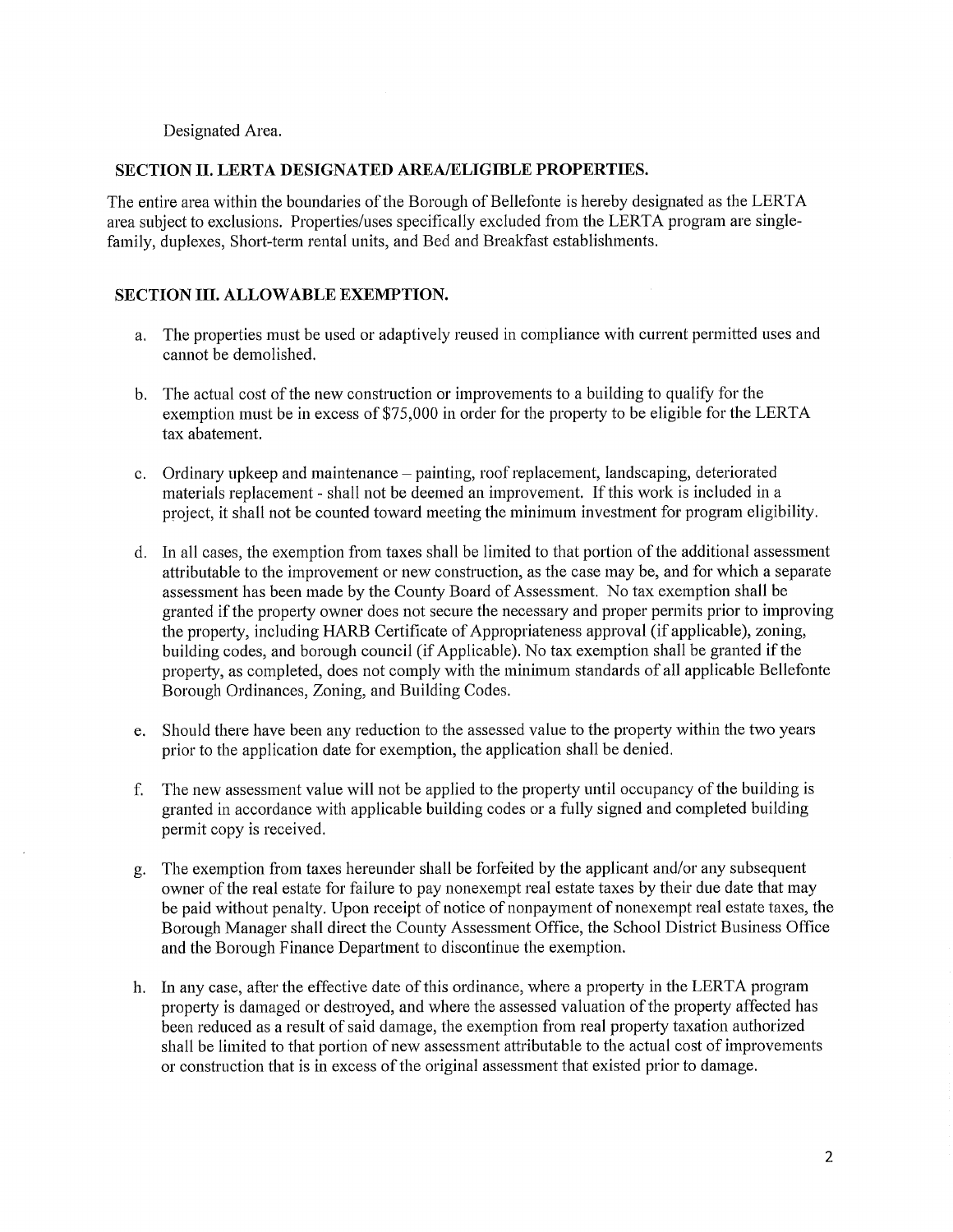### **SECTION IV: EXEMPTION SCHEDULE.**

A. For the ten years immediately following the year in which the LERTA application is approved, the following real estate tax exemption schedule shall be in effect:

| Length       | Portion Exemption |
|--------------|-------------------|
| First Year   | 100%              |
| Second Year  | 90%               |
| Third Year   | 80%               |
| Fourth Year  | 70%               |
| Fifth Year   | 60%               |
| Sixth Year   | 50%               |
| Seventh Year | 40%               |
| Eighth Year  | 30%               |
| Ninth Year   | 20%               |
| Tenth Year   | 10%               |
|              |                   |

After the tenth year, the exemption shall terminate.

B. The exemption from taxes granted under this ordinance shall be upon the property exempted and shall not terminate upon the sale or exchange of the property.

C. If an eligible property is granted tax exemption pursuant to the ordinance, the exemption shall not, during the exemption period, be considered as a factor in assessing other properties.

D. If the use of the property at the time the exemption is granted is modified, terminated or changed during the ten year exemption period in any way which would have affected the exemption if the property had been so used when the exemption was granted, then, at the election of the Borough Council, the exemption shall terminate as of the date the use was modified or terminated if the Council determines that continuation of the exemption would be inconsistent with the purposes of the ordinance.

# SECTION V: PROCEDURE FOR OBTAINING EXEMPTION.

- Any person or entity desiring tax exemption pursuant to the LERTA Program must apply to the a. Borough of Bellefonte prior to or at the time of obtaining a building permit for new construction or improvement. Applicants shall also provide a copy of the exemption request to the Centre County Assessment Office on the same day it is submitted to the Borough. Applicants shall also file a copy of the exemption request with the Business Office of the Bellefonte Area School District.
- b. Appeals from the reassessment and the amount eligible for the exemption may be taken by the taxpayer or the local taxing authority as provided by law.
- c. The application must be in writing, utilizing the LERTA Program application form, setting forth the following information:
	- (1) The date the building permit was issued for said improvement.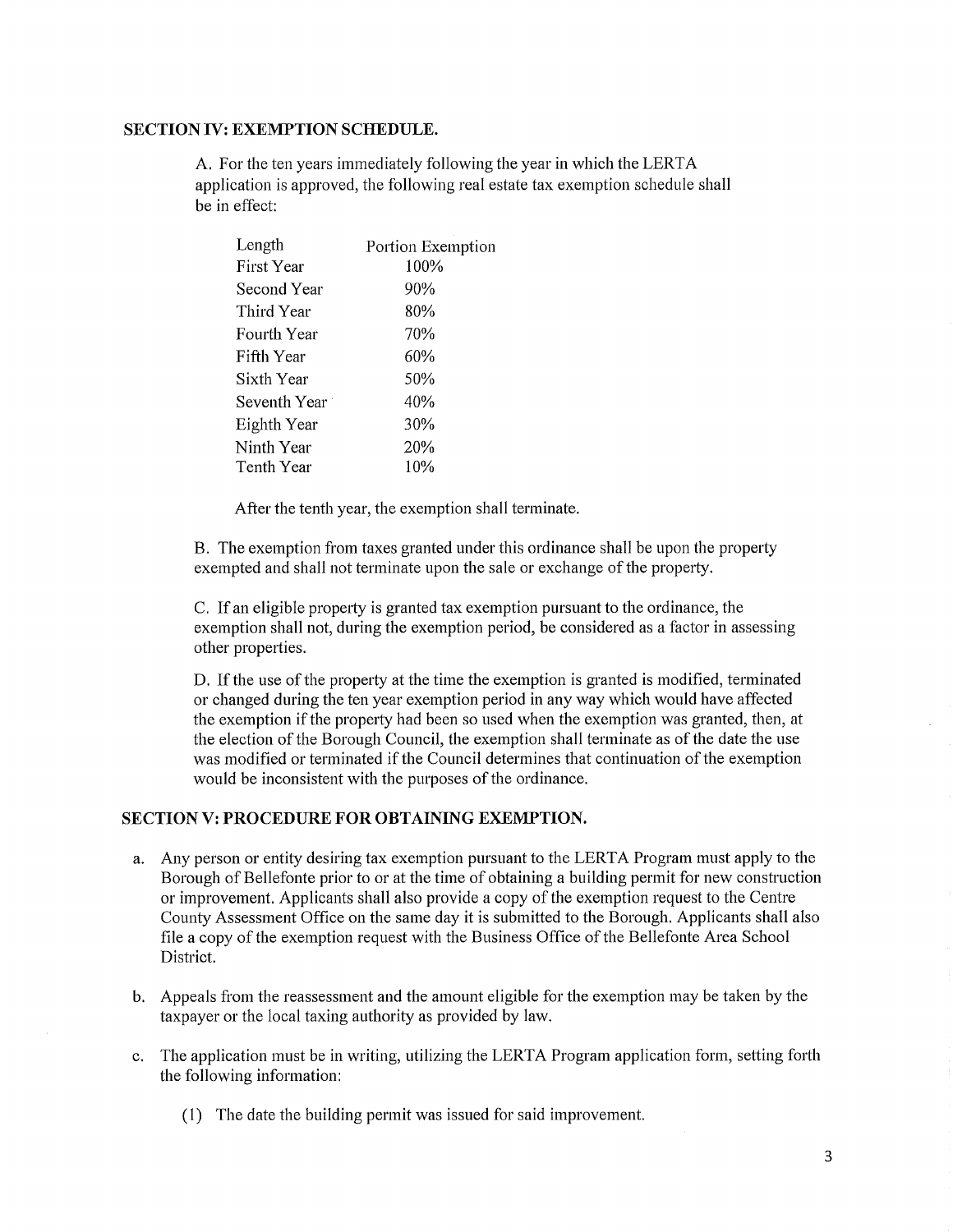- (2) The location of the property.
- (3) The current use(s) and proposed use(s) of the property.
- (4) The type of improvements or new construction.
- (5) The summary of the plan of the improvements or new construction.

(6) The actual cost of the improvements or new construction is verified by a Pennsylvania registered design professional. Improvement costs must exceed \$75,000 with ordinary maintenance expenses not being counted in the \$75,000 minimum.

(7) Whether or not the property has been condemned or cited by any governmental body for noncompliance with laws, regulations, and/or ordinances.

(8) The property has been inspected and examined by a Pennsylvania registered design professional acting on behalf of the Borough. The cost of such inspection shall be reimbursed to the Borough by the applicant, regardless of whether or not the application is approved.

- (9) Such additional information as the Borough may require.
- d. The cost of improvements or new construction to be exempted.
- e. Each applicant for and receiving an exemption under the LERTA Program agrees, that upon completion of the ten-year exemption schedule, not to take any appeals for reassessment for a period of an additional five years unless the property is reassessed by the County of Centre during that five-year period.
- f. No person or entity, or such person's or entity's subsidiaries, affiliates or other associated holdings, will be eligible for exemption under the LERTA Program unless all property taxes are current, there are no outstanding municipal liens against the property, and all fees for municipal services (including, but not limited to, water, sewer and trash services) are current for all properties such person's or entity's, or such person's or entity's subsidiaries, affiliates or other associated holdings owned in the Borough.
- g. No assessment appeal reducing the property assessment has been granted within two years prior to the filing of a LERTA application.
- h. A copy of the exemption request will be forwarded to the County Board of Assessment Appeals by the Borough Manager. Within 60 days, the Board will, after completion of construction, assess separately the improvement and calculate the amounts of the assessment eligible for tax exemption in accordance with the limits established by the LERTA Program and notify the taxpayer and the local taxing authorities of the reassessment and amounts of the assessment eligible for exemption. This reassessment is required by the application of the LERTA abatement, and any applicant applying for the abatement explicitly agrees that it does not constitute a spot reassessment. Reassessment will be applied to the improvement that has been made as part of the LERTA application.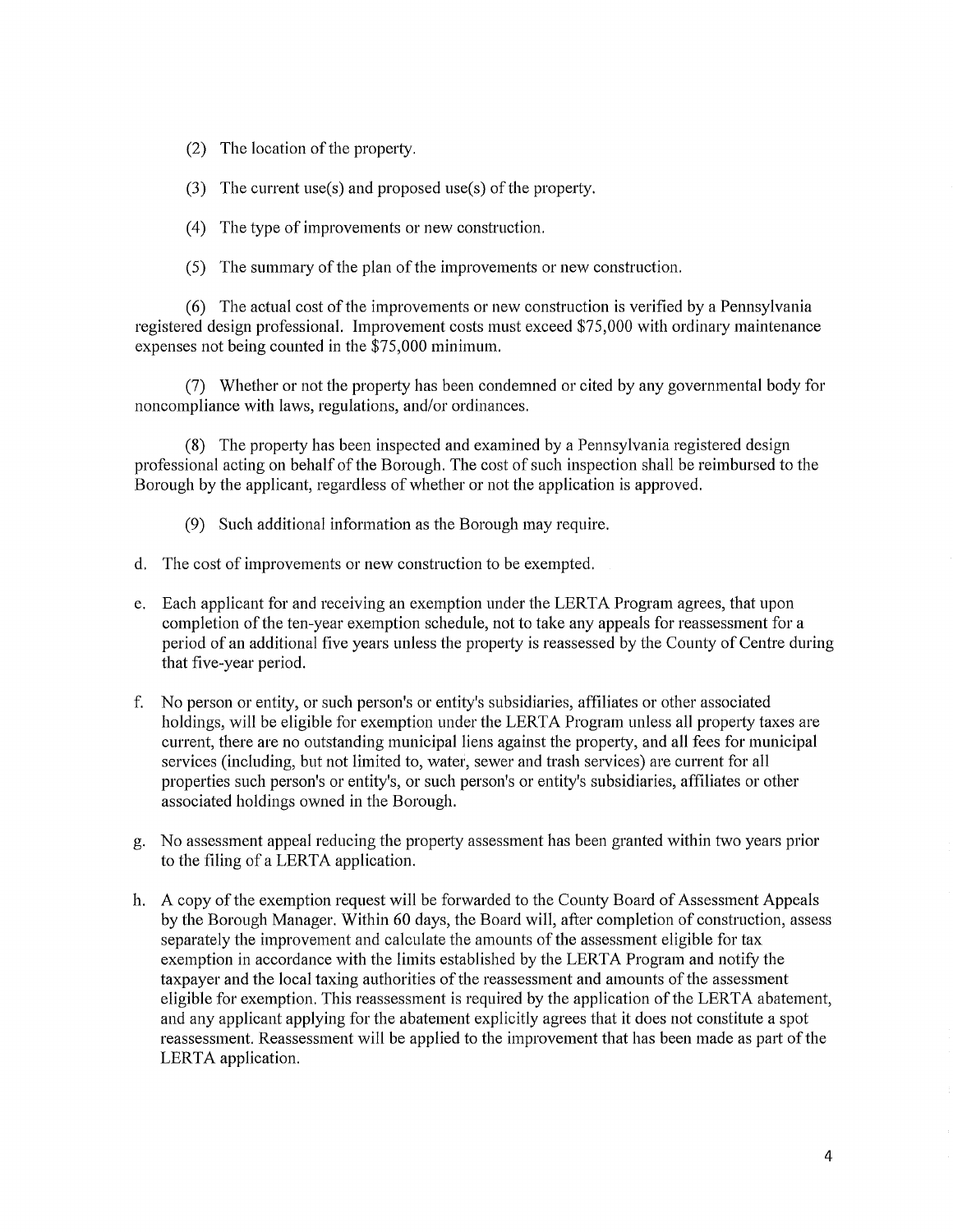### **SECTION VI. TERMINATION DATE.**

An application for exemption from Borough real estate taxes may be made at any time within five years from the effective date of this Ordinance.

### **SECTION VIL EXTENSION.**

 $\bar{J}$ 

The Borough may, by ordinance enacted from time to time, extend the time for filing an application from exemption from Borough real estate taxes. However, in no event shall anyone's extension period exceed five years.

#### **SECTION VIII. REVOCATION OF EXEMPTION.**

The Exemption from Borough real property taxes provided for in this Article shall be forfeited by the application and/or any subsequent owner of the Property and such Exemption shall be revoked by the Borough upon the occurrence of any of the following:

- A. The failure to pay in full any non-exempt real estate taxes by the last day of the time period to pay such taxes in the penalty period. Upon receipt of the notice of nonpayment of non-exempt real property taxes, the Borough Treasurer shall immediately terminate the Exemption.
- B. The failure to pay when due any amount due and owing to the Borough. Upon receipt of notice of nonpayment of any such amount, the Borough Treasurer shall immediately terminate the Exemption.
- C. The failure to obtain and pay in full all fees for all necessary and proper permits, licenses, and certificates prior to commencement of construction of the Improvements to, or occupancy of, the Property.
- D. The failure to comply with the minimum standards established by all applicable laws. ordinances, codes, rules, and regulations.
- E. The failure to comply with the provisions of this Article.

#### SECTION IX. ANNUAL CAP.

Bellefonte Borough will accept a maximum of five applications per year for the entire LERTA Designated Area. The date of application approval will be used to determine when the annual cap has been reached. The Borough may, by Resolution and concurrence with Bellefonte Area School District and Centre County Government, increase the number of LERTA applications accepted on an annual basis.

#### SECTION X. SEVERABILITY.

If any provision of this Ordinance shall be determined to be unlawful, invalid, void, or unenforceable, then that provision shall be considered severable from the remaining provisions of this Part, which shall be in full force and effect.